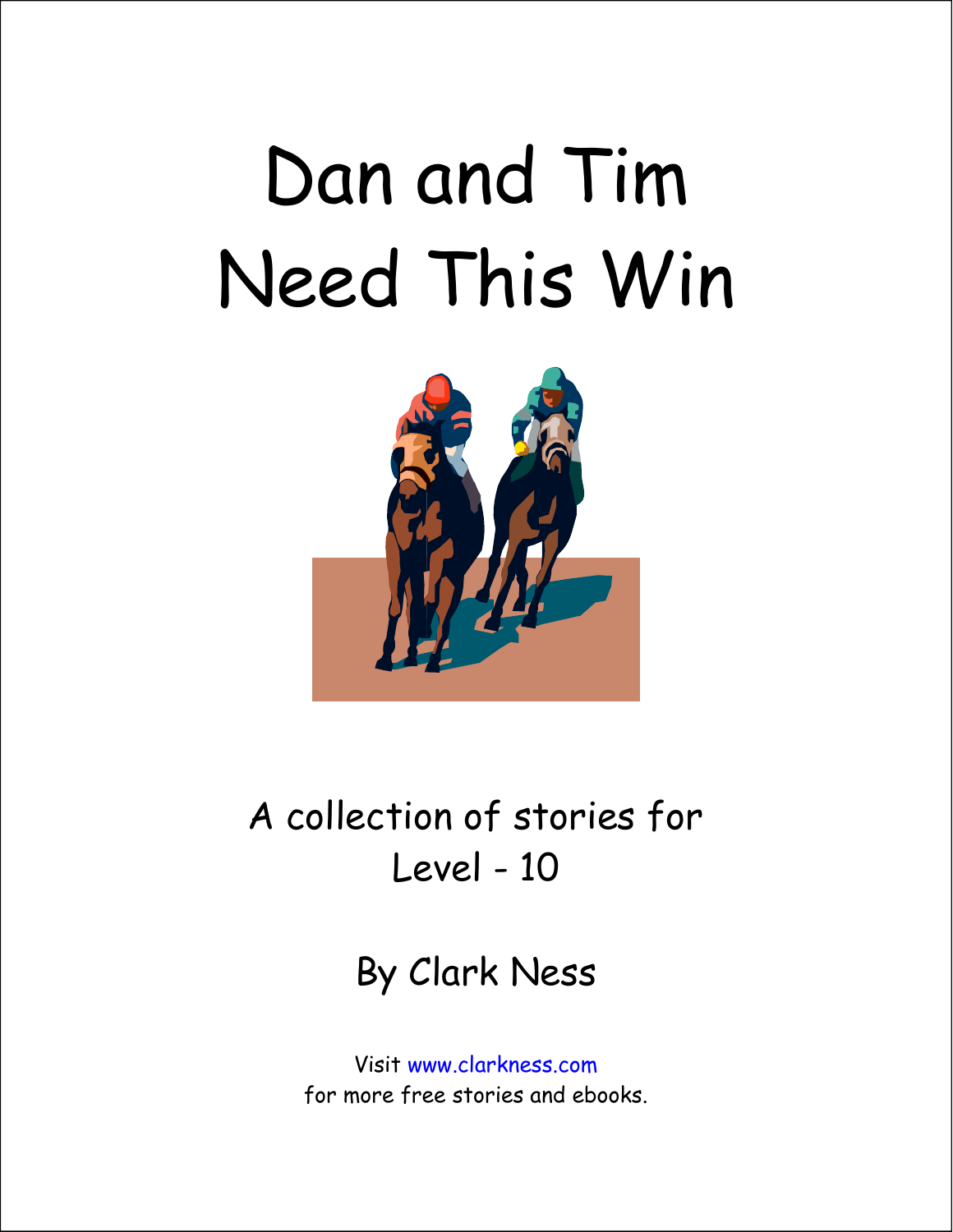

#### Dan and Tim Need This Win

Dan said, "I am Dan."

Tim said, "I am Tim."

Dan said, "I see Tim."

Tim said, "I see Dan."

Dan said, "I need this win."

Tim said, "I need this win."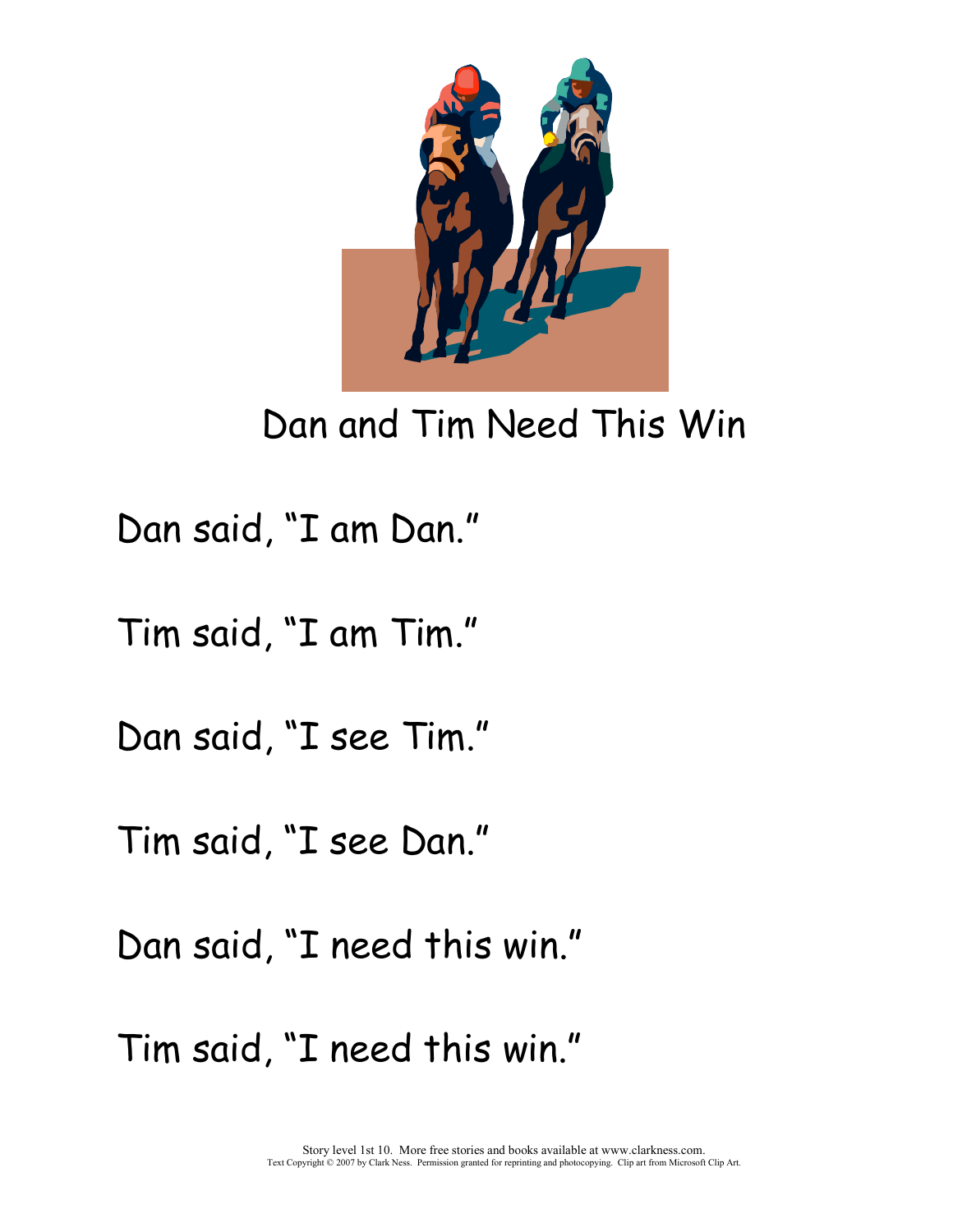

See me?

I am Miss Ann.



I am Miss Ann the tin can.

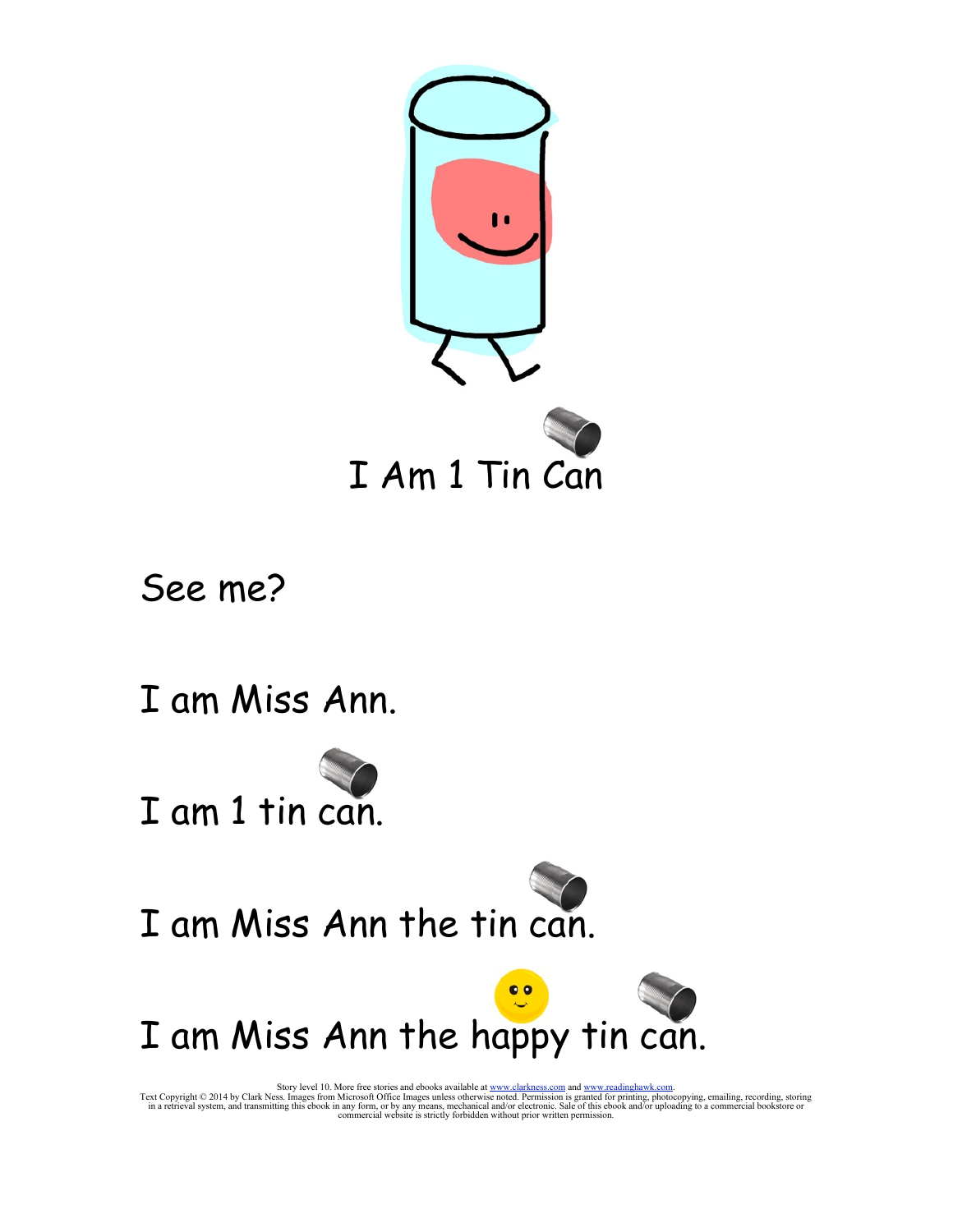

#### I See 2 Mints

#### I see 2 mints.

- 2 mints I see.
- I see 2 sweet mints.
- 2 sweet mints I see.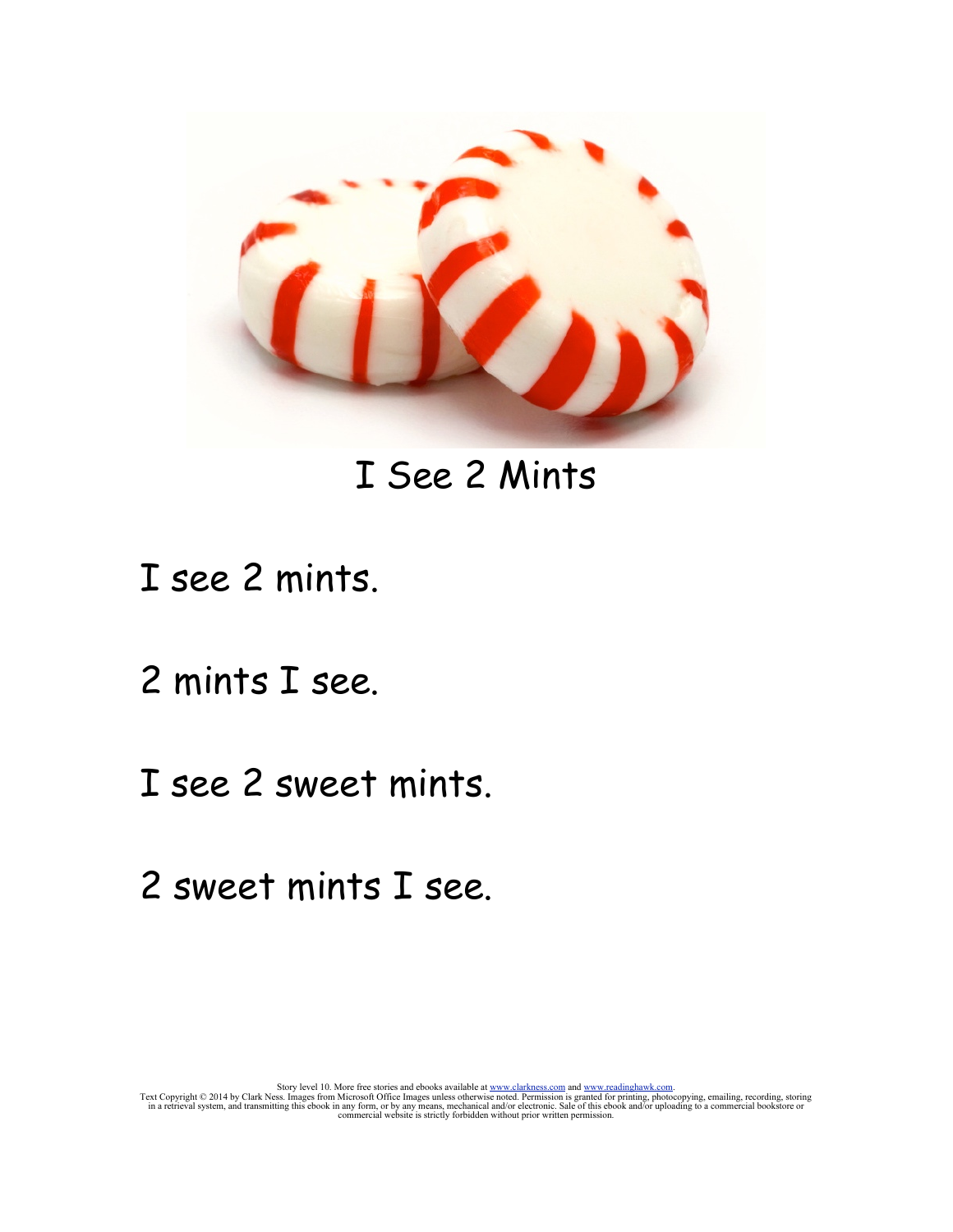





I see Tim, Ann and the good deeds.

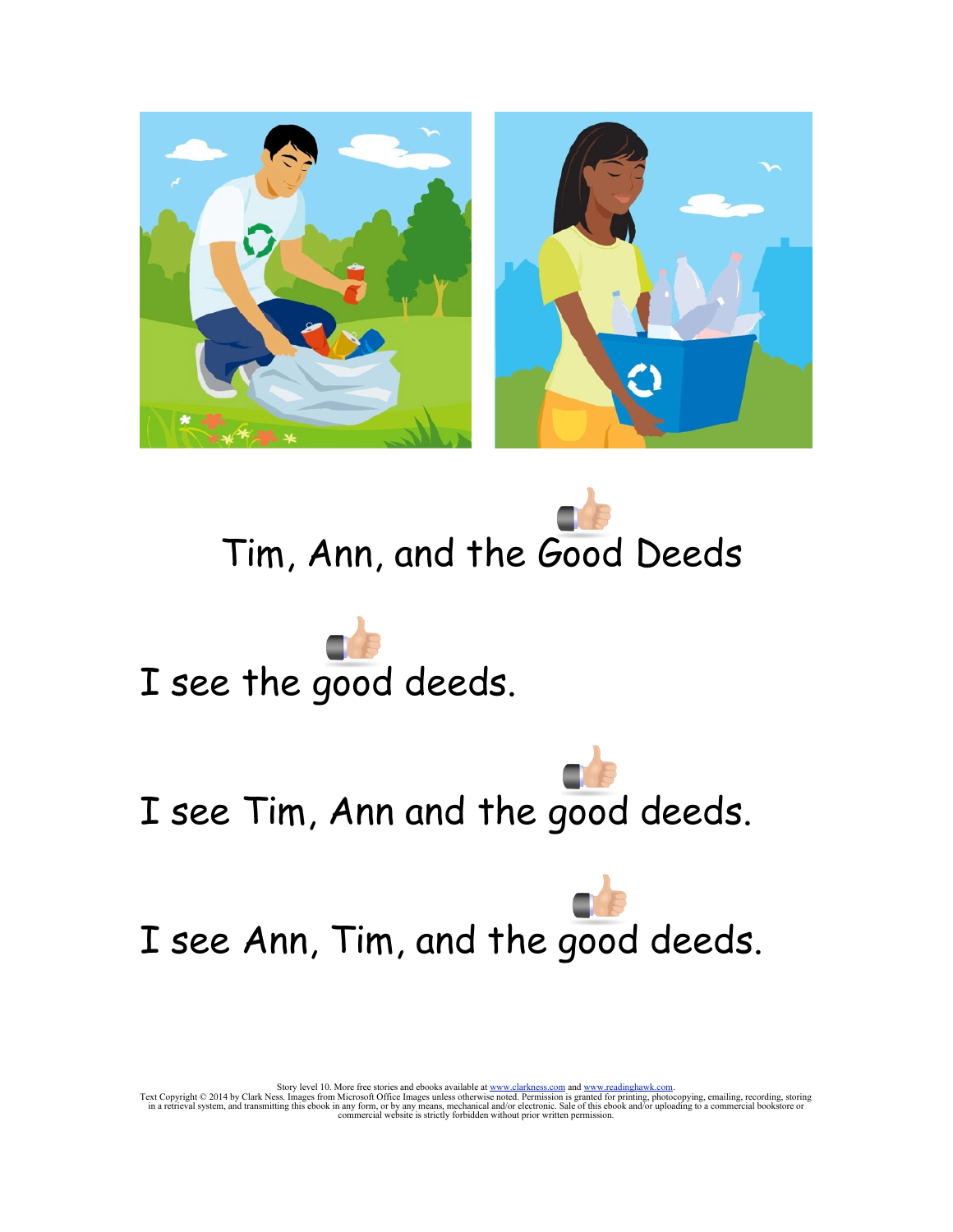

Nan Needs Dee

"I am Nan," said Nan.

"I am Dee," said Dee.

"We see sand," said Nan.

"Nan seems tan," said Dee.

"Nan needs this," said Dee.

"I am tan, and I need that," said Nan.

"Nan needs me," said Dee.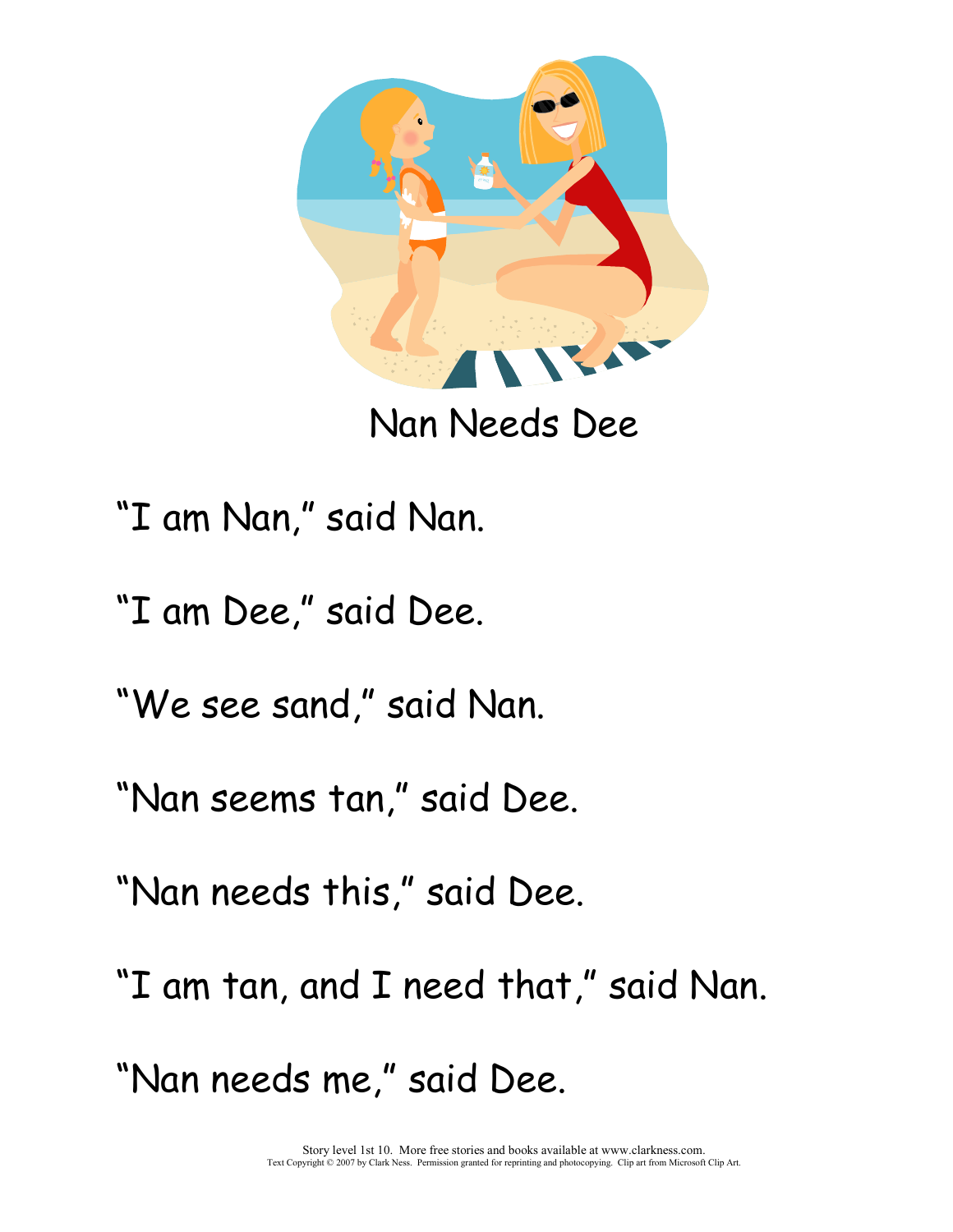

Nan the Teen

- I see 1 teen. I see Nan.
- I see Nan the teen. I see Nan win.

I see Nan the teen win.

Nan seems sweet.

I see sweet Nan the teen win.

The win seems sweet.

I see sweet Nan the teen in 1 sweet win.

Sweet Nan the teen did it.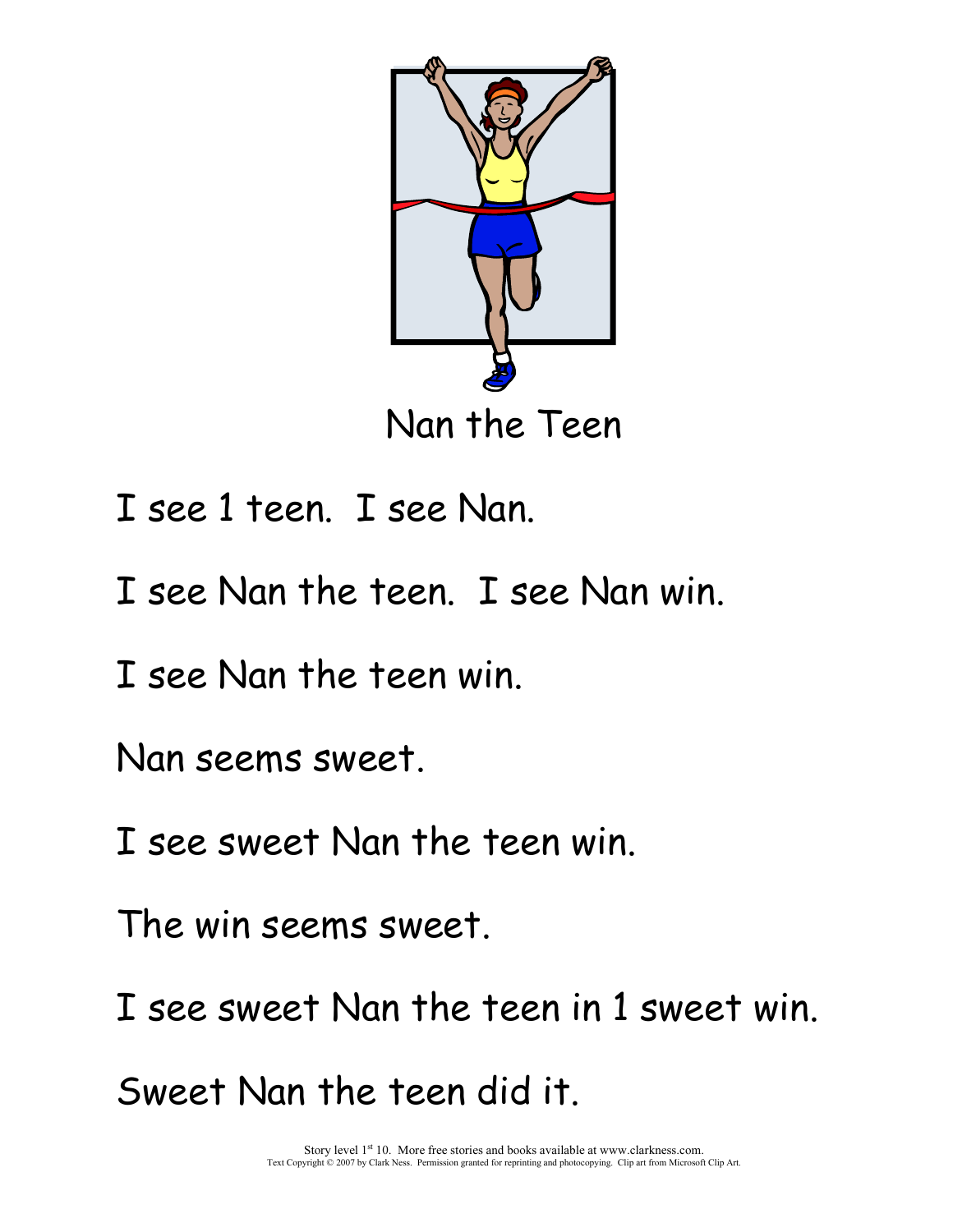

"I am Nat," said Nat.

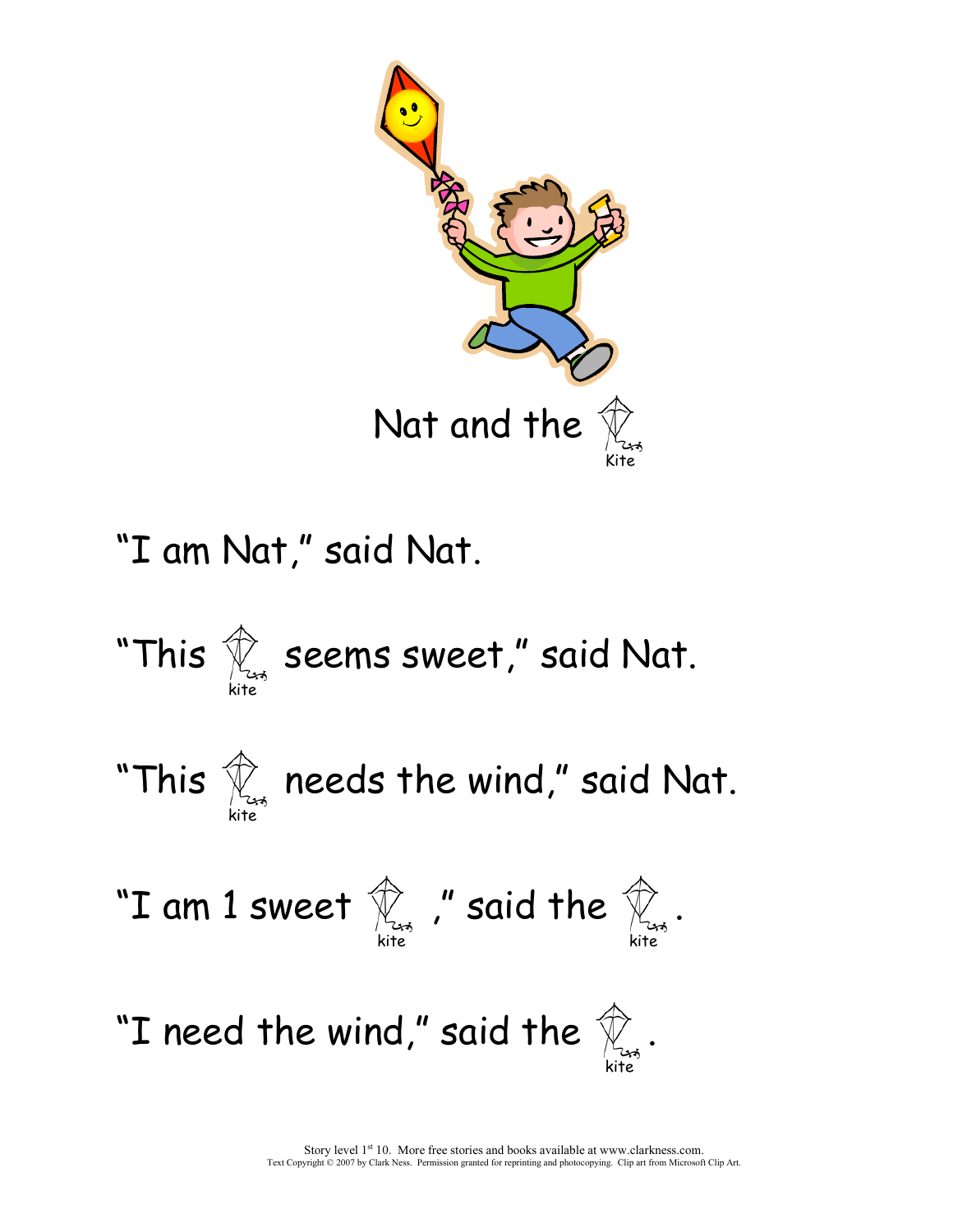

Story level  $1<sup>st</sup> 10$ . More free stories and books available at www.clarkness.com. Text Copyright © 2007 by Clark Ness. Permission granted for reprinting and photocopying. Clip art from Microsoft Clip Art.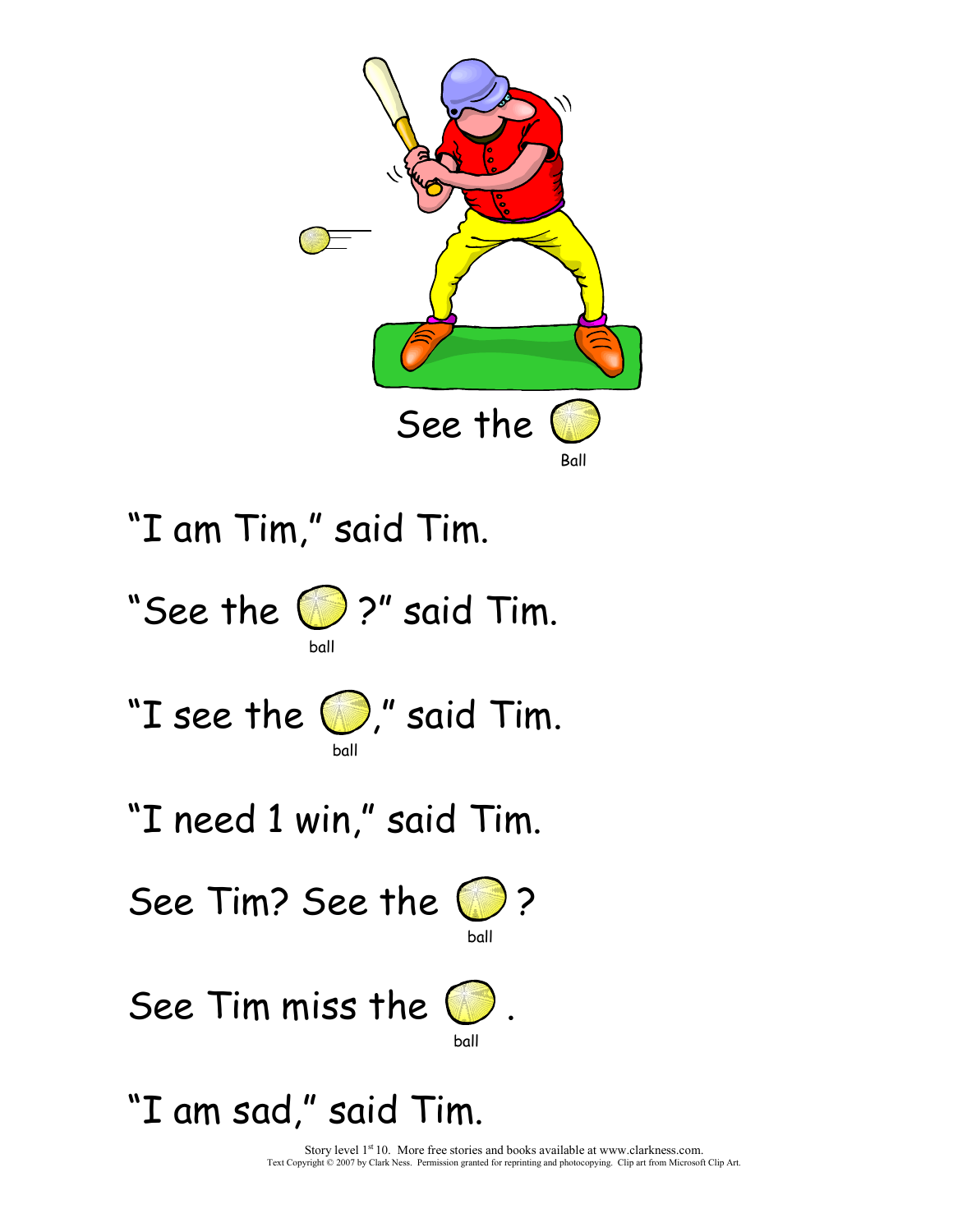

See the Wind

- I see the wind.
- Dan and I see the wind.
- Dee and I see the wind.
- Nan and I see the wind.
- Nat and I see the wind.
- Sam and I see the wind.
- Tim and I see the wind.
- Dan, Dee, Nan, and I see the wind.
- Nat, Sam, Tim, and I see the wind.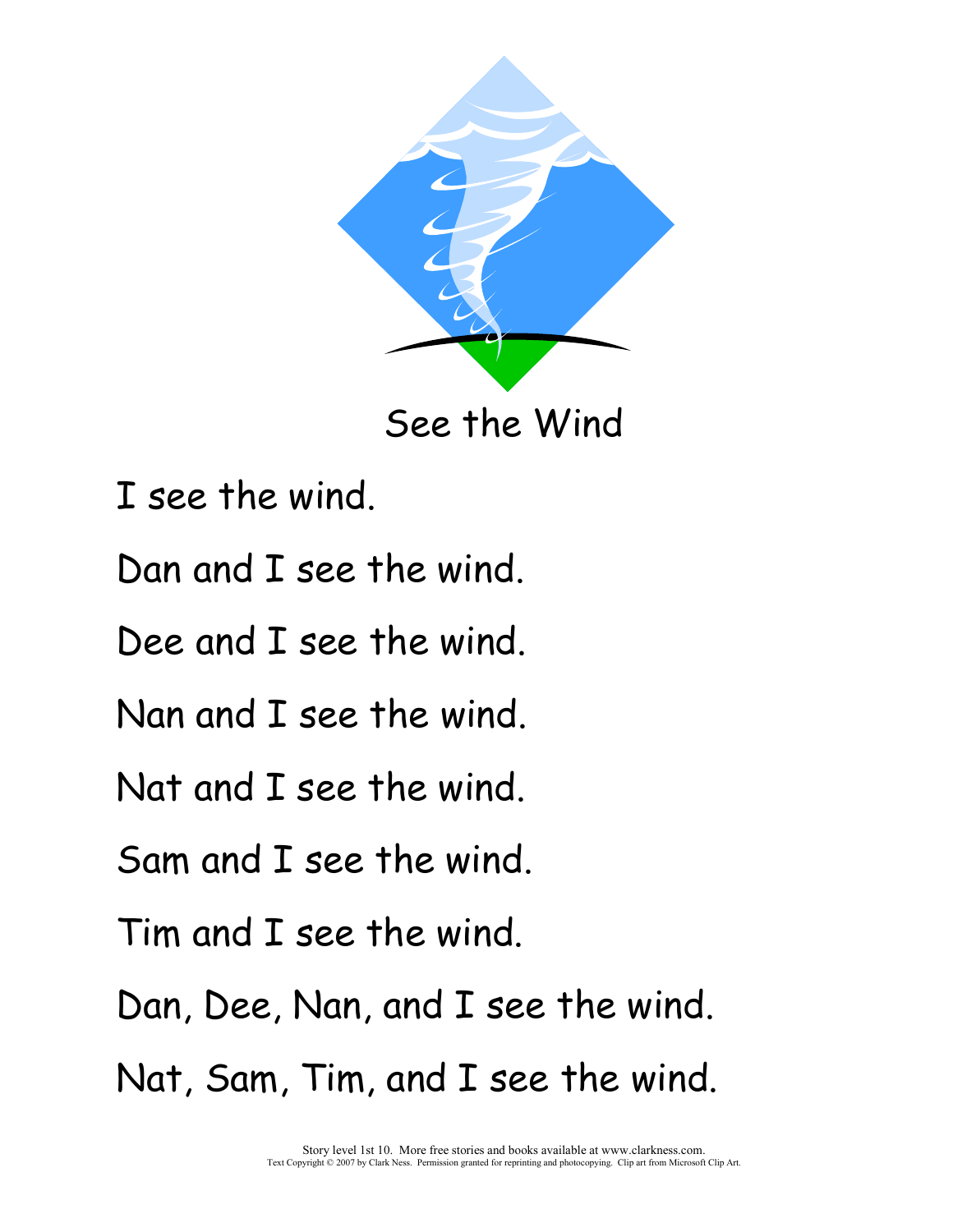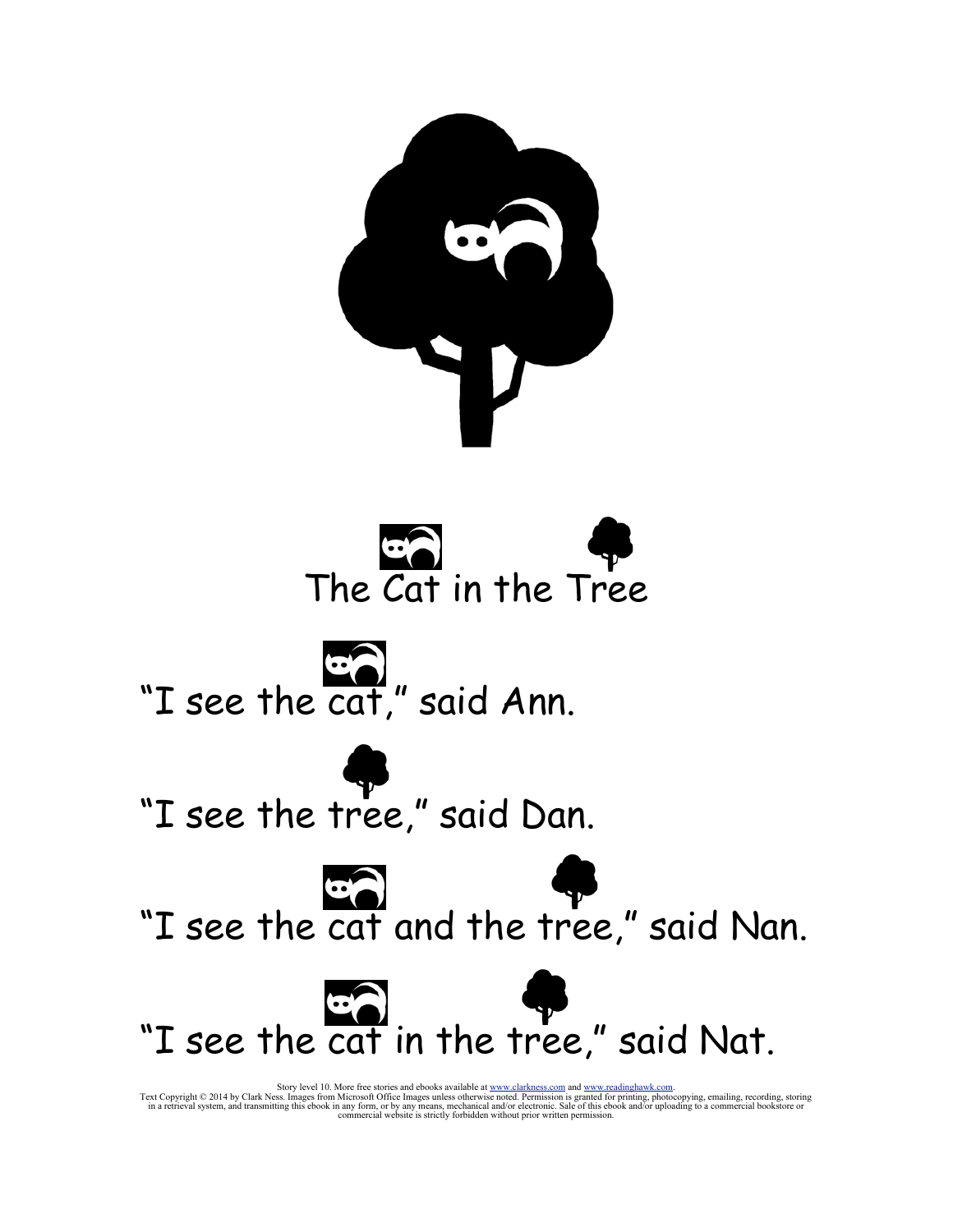



### "I see the man in the car," said Ann.



### "I see Dan the man in the car," said Nat.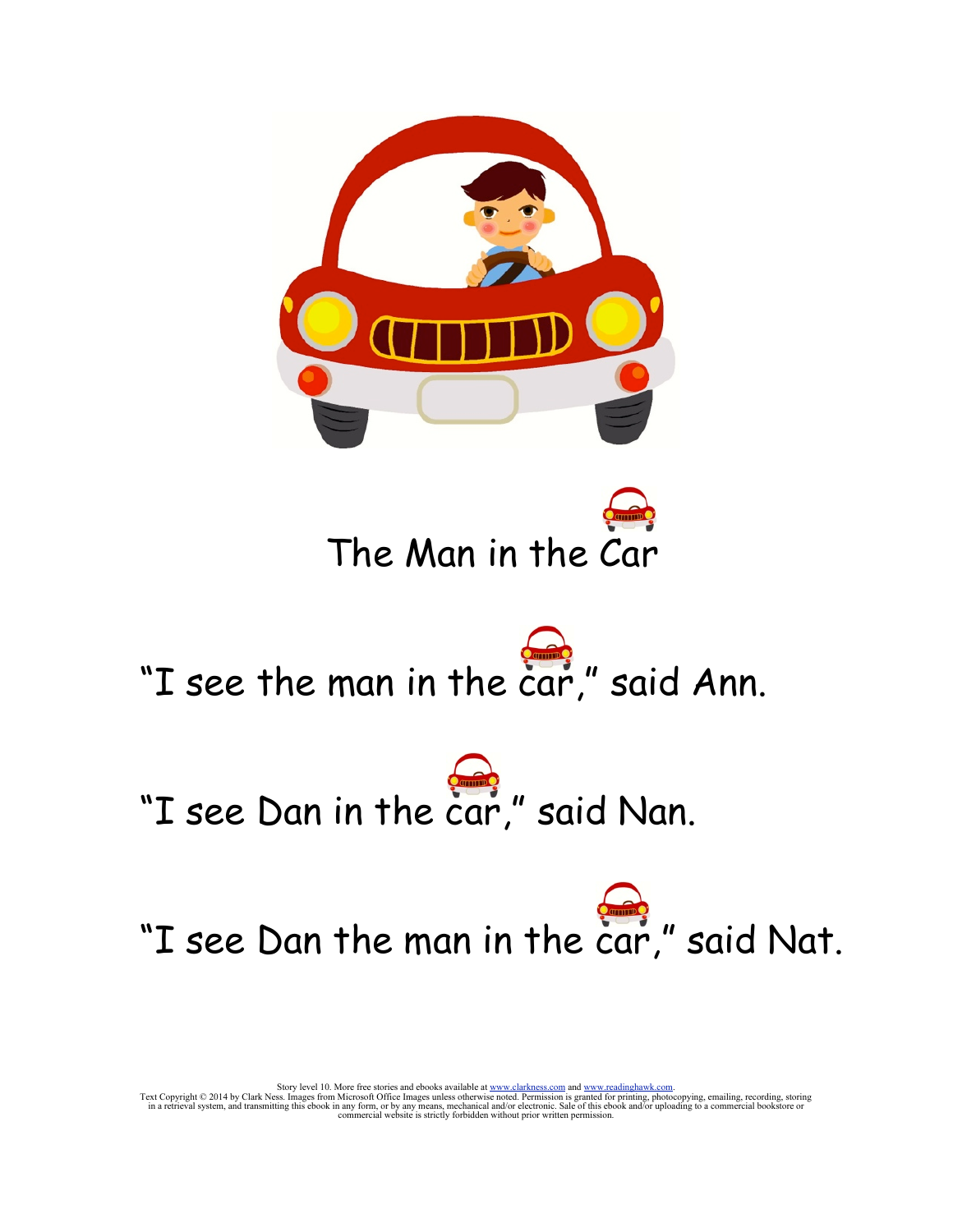

#### That's Dan

# "That's Dan the dog," said Sam.

"Dan sits," said Tim.

"Dan sits and sits," said Sam.

#### "I see Dan sit and sit," said Tim.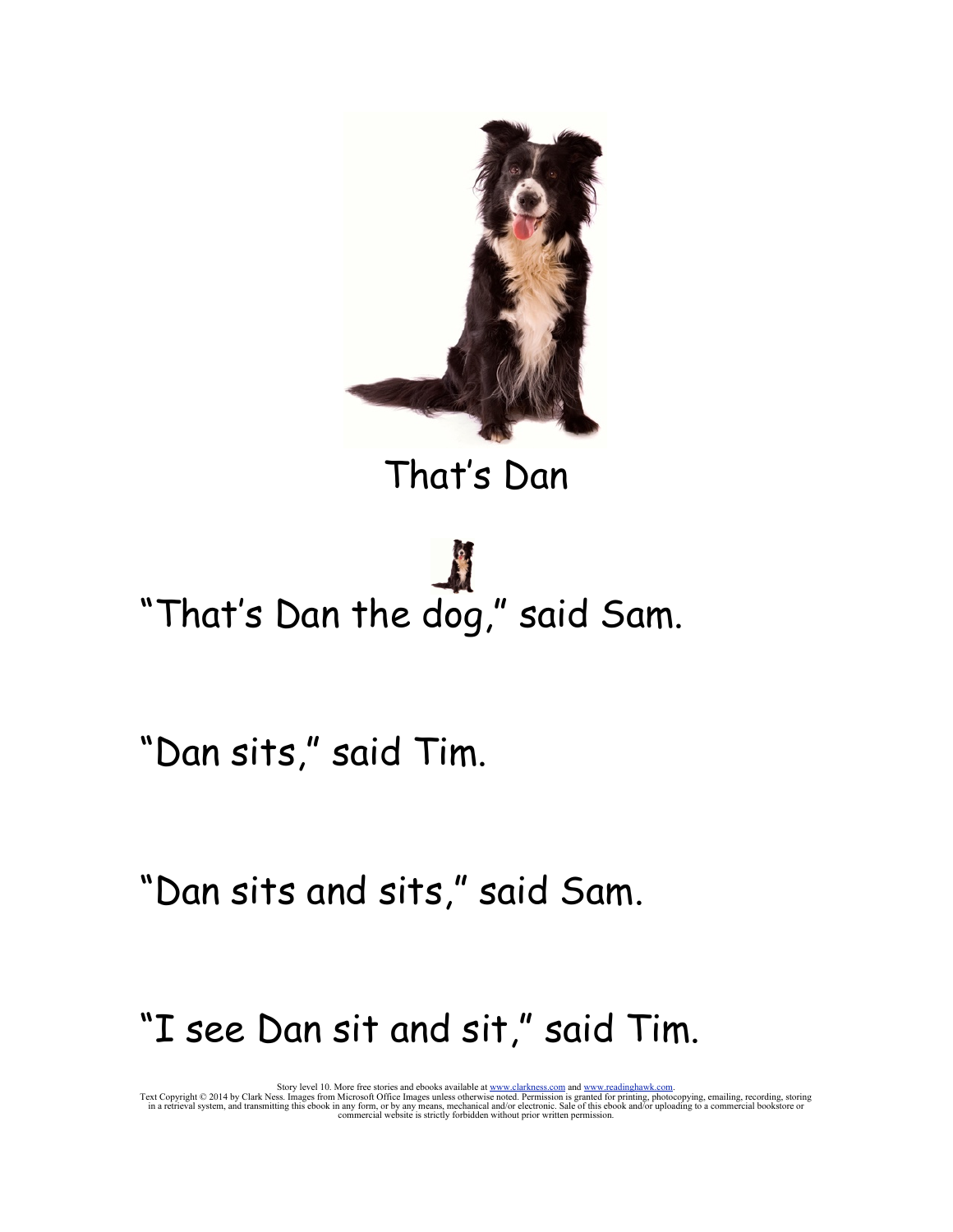

#### That's Mist

#### "That's mist," said Tim.

"I see the mist," said Dee.

"See the mist?" said Dee.

"I see the mist," said Ann.

#### "That's mist," said Ann.

Story level 10. More free stories and ebooks available at <u>www.clarkness.com</u> and <u>www.readinghawk.com</u>.<br>Text Copyright © 2014 by Clark Ness. Photograph © Africa Studio - Fotolia.com. Permission is granted for printing, p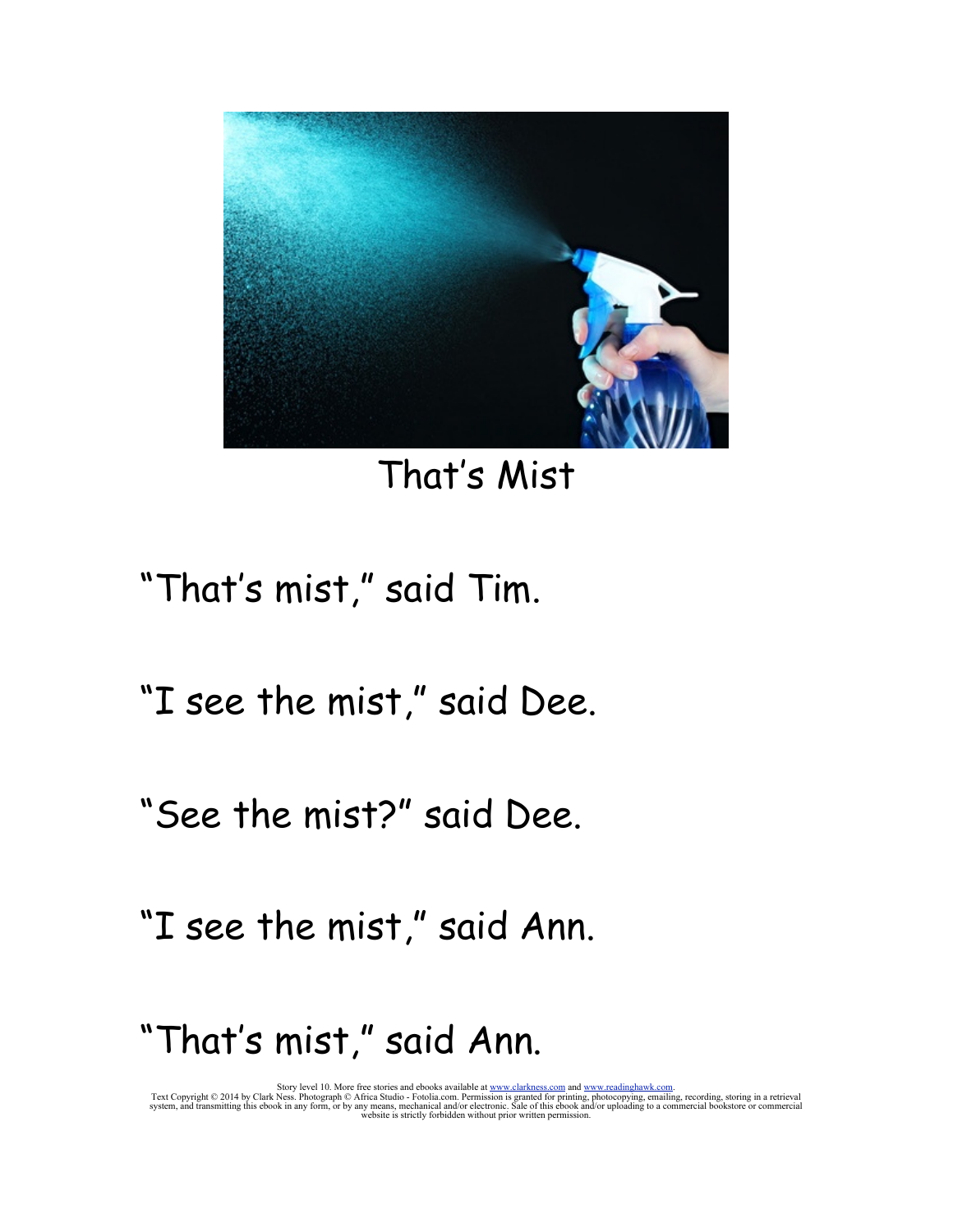

Tim Did It

"I am Tim," said Tim.

"I sit," said Tim.

"I sit and sit," said Tim.

"I need 1 win," said Tim.

"See that? I did it," said Tim.

"I did it, and I win," said Tim.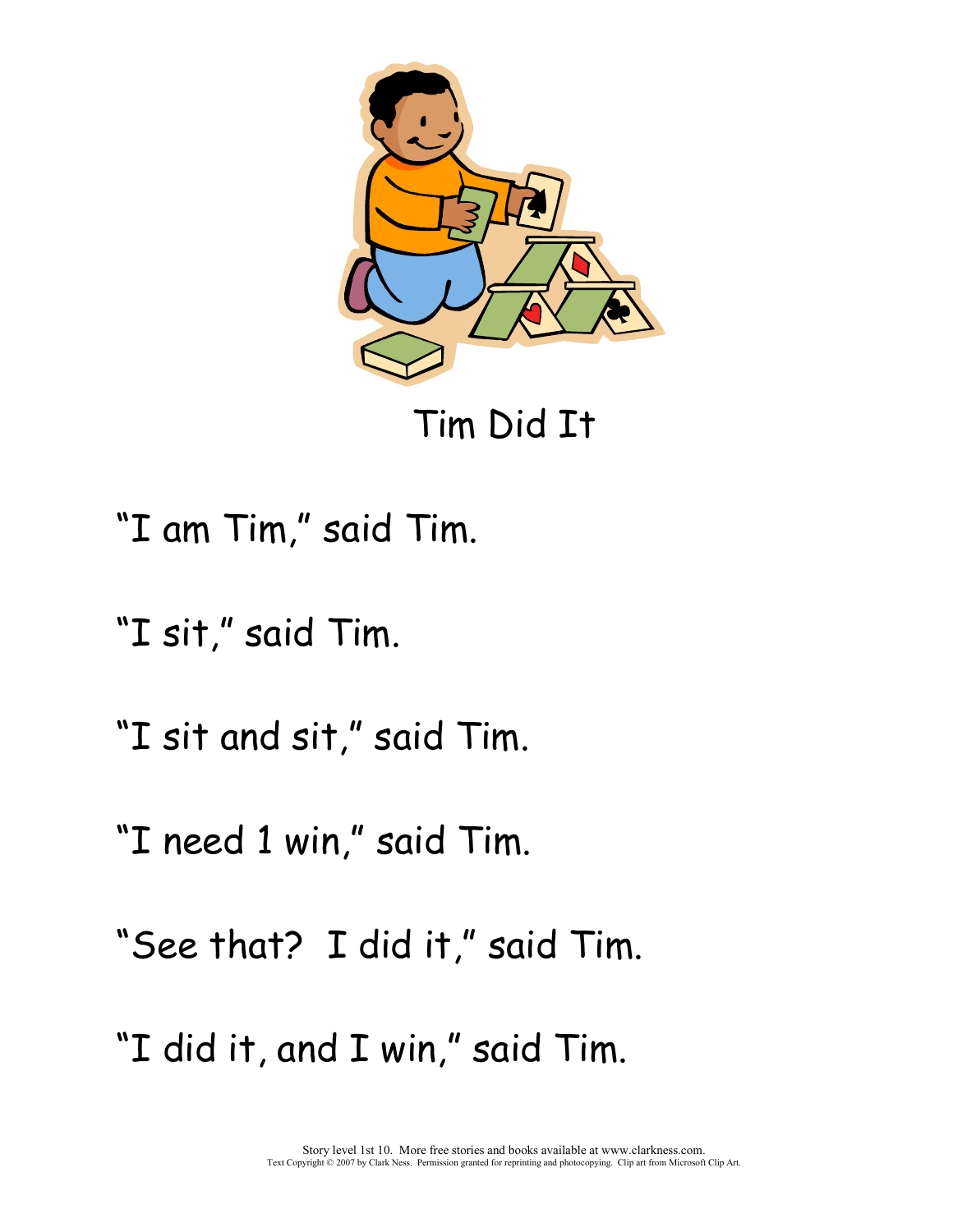

Tim the Ant

I see 1 ant.

"I am an ant," said Tim.

I see Tim the ant.

"I am Tim the ant," said Tim.

Tim the ant seems sweet.

"I seem sweet," said Tim the ant.

I see 1 sweet ant.

"I am Tim the sweet ant," said Tim.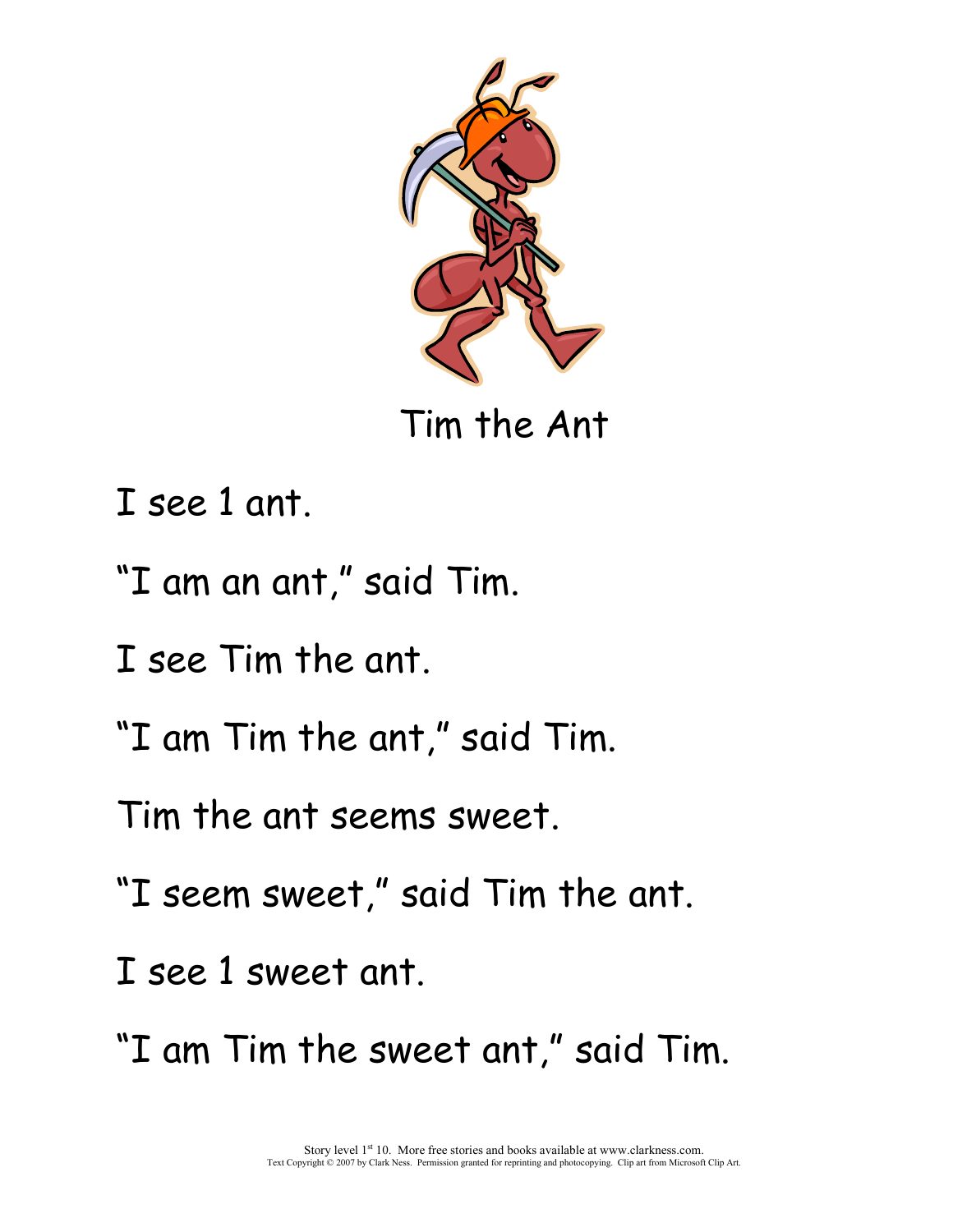